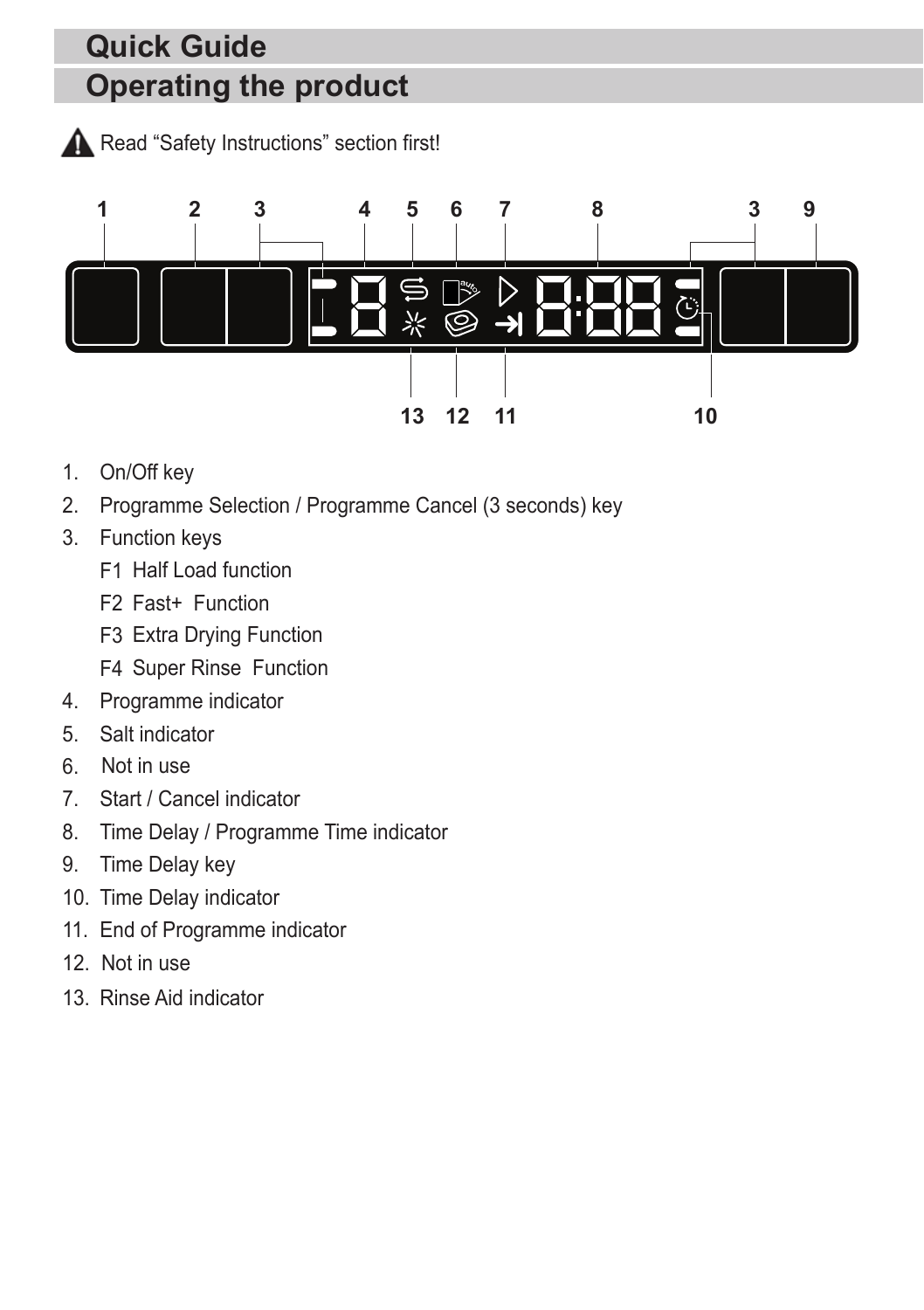| Programme number             | $\bullet$                                                                                                                                                                                                                                                                                                     | ۳                                                                                                                                                                                                                                            | Programme Data and Average Consumption Values Table<br>$\mathbf{\tilde{z}}$                                                                                                                            | m                                | 4                                                                                                        | LO.                                                                             | ဖ                                                                                                                                                                                  |
|------------------------------|---------------------------------------------------------------------------------------------------------------------------------------------------------------------------------------------------------------------------------------------------------------------------------------------------------------|----------------------------------------------------------------------------------------------------------------------------------------------------------------------------------------------------------------------------------------------|--------------------------------------------------------------------------------------------------------------------------------------------------------------------------------------------------------|----------------------------------|----------------------------------------------------------------------------------------------------------|---------------------------------------------------------------------------------|------------------------------------------------------------------------------------------------------------------------------------------------------------------------------------|
| Programme name               | InnerClean                                                                                                                                                                                                                                                                                                    | Eco <sup>***</sup>                                                                                                                                                                                                                           | Auto                                                                                                                                                                                                   | Intensive                        | Quick&Shine                                                                                              | Mini                                                                            | Prewash                                                                                                                                                                            |
| <b>Cleaning temperature</b>  | ï                                                                                                                                                                                                                                                                                                             | 50°C                                                                                                                                                                                                                                         | 45-65°C                                                                                                                                                                                                | <b>C. 02</b>                     | <b>C</b> <sub>°</sub> 09                                                                                 | 35°C                                                                            |                                                                                                                                                                                    |
| Degree of Soiling            | operated on every 1-2<br>recommended to be<br>while the machine is<br>months for machine<br>This programme is<br>should be operated<br>In order to achieve<br>necessary hygiene.<br>an efficient result<br>use together with<br>The programme<br>special machine<br>cleaning agents<br>cleaning and<br>empty. | This is used for assessing<br>the compliance with EU's<br>terms of combined power<br>most efficient program in<br>and water consumption.<br>amount of soil. It is the<br>Suitable for washing<br>eco-design directive.<br>dishes with normal | automatically. Suitable for<br>degree of the dishes and<br>sets the temperature and<br>amount of the washing<br>Determines the soiling<br>water as well as the<br>all types of dishes.<br>washing time | dishes, pots and pans.           | Suitable for heavily soiled Daily washing programme<br>for normally soiled dishes<br>in the fastest way. | Suitable for lightly soiled<br>scraped or pre-cleaned.<br>daily dishes that are | Suitable for removing the<br>waiting in the machine for<br>a few days, and thus, for<br>preventing the bad odour<br>remnants on the soiled<br>dishes that will be kept<br>buildup. |
|                              | ı                                                                                                                                                                                                                                                                                                             | Medium                                                                                                                                                                                                                                       | Medium to high                                                                                                                                                                                         | High                             | Medium                                                                                                   | Low                                                                             | ı                                                                                                                                                                                  |
| Prewash                      |                                                                                                                                                                                                                                                                                                               | $\ddot{}$                                                                                                                                                                                                                                    | $\ddot{}$                                                                                                                                                                                              | $\ddot{}$                        |                                                                                                          |                                                                                 | $\ddot{}$                                                                                                                                                                          |
| Wash                         | ı                                                                                                                                                                                                                                                                                                             | $\ddot{}$                                                                                                                                                                                                                                    | $\ddot{}$                                                                                                                                                                                              | $\ddot{}$                        | $\ddot{}$                                                                                                | $\ddot{}$                                                                       | ı                                                                                                                                                                                  |
| š                            | ï                                                                                                                                                                                                                                                                                                             | $\ddot{}$                                                                                                                                                                                                                                    | $\ddot{}$                                                                                                                                                                                              | $\ddot{}$                        | $\ddot{}$                                                                                                | ı                                                                               | ı                                                                                                                                                                                  |
| Duration (min)               | 75                                                                                                                                                                                                                                                                                                            | 239                                                                                                                                                                                                                                          | 92-173                                                                                                                                                                                                 | 164                              | 58                                                                                                       | 30                                                                              | 15                                                                                                                                                                                 |
| Water (I)                    | 14.4                                                                                                                                                                                                                                                                                                          | 9.5                                                                                                                                                                                                                                          | $11,4-15,2$                                                                                                                                                                                            | 14.8                             | 10.6                                                                                                     | 10.4                                                                            | 3.8                                                                                                                                                                                |
| Energy (kWh)                 | 0.70                                                                                                                                                                                                                                                                                                          | $0,73*/0,755**$                                                                                                                                                                                                                              | $0,90 - 1,20$                                                                                                                                                                                          | 1.25                             | 1.12                                                                                                     | 0.74                                                                            | 0.00                                                                                                                                                                               |
| FM CO 400-0040 *** FMI CO400 | <b>DOOR THE</b>                                                                                                                                                                                                                                                                                               | an is a shear dealer in                                                                                                                                                                                                                      | $\frac{1}{2}$                                                                                                                                                                                          | - Pill<br>almost a constitution. |                                                                                                          | and the part of the second lines.                                               | $\sim$ $\sim$ $\sim$ $\sim$ $\sim$ $\sim$                                                                                                                                          |

\* : EN 60436:2016 \*\* : EN 60436:2020 The consumption values shown in the table were determined under standard conditions. Differences may therefore occur under practical conditions. \*\*\* Reference<br>programme for testing inst programme for testing institutes. The tests in accordance with EN 50242/60436 must be carried out with a full water softener salt dispenser and a full rinse aid reservoir, and using the test programme. The values \* : EN 60436:2016 \*\* : EN 60436:2020 The consumption values shown in the table were determined under standard conditions. Differences may therefore occur under practical conditions. \*\*\* Reference given for programmes other than Eco 50°C programme are indicative only.

# Loading Capacity: 10 **Loading Capacity: 10**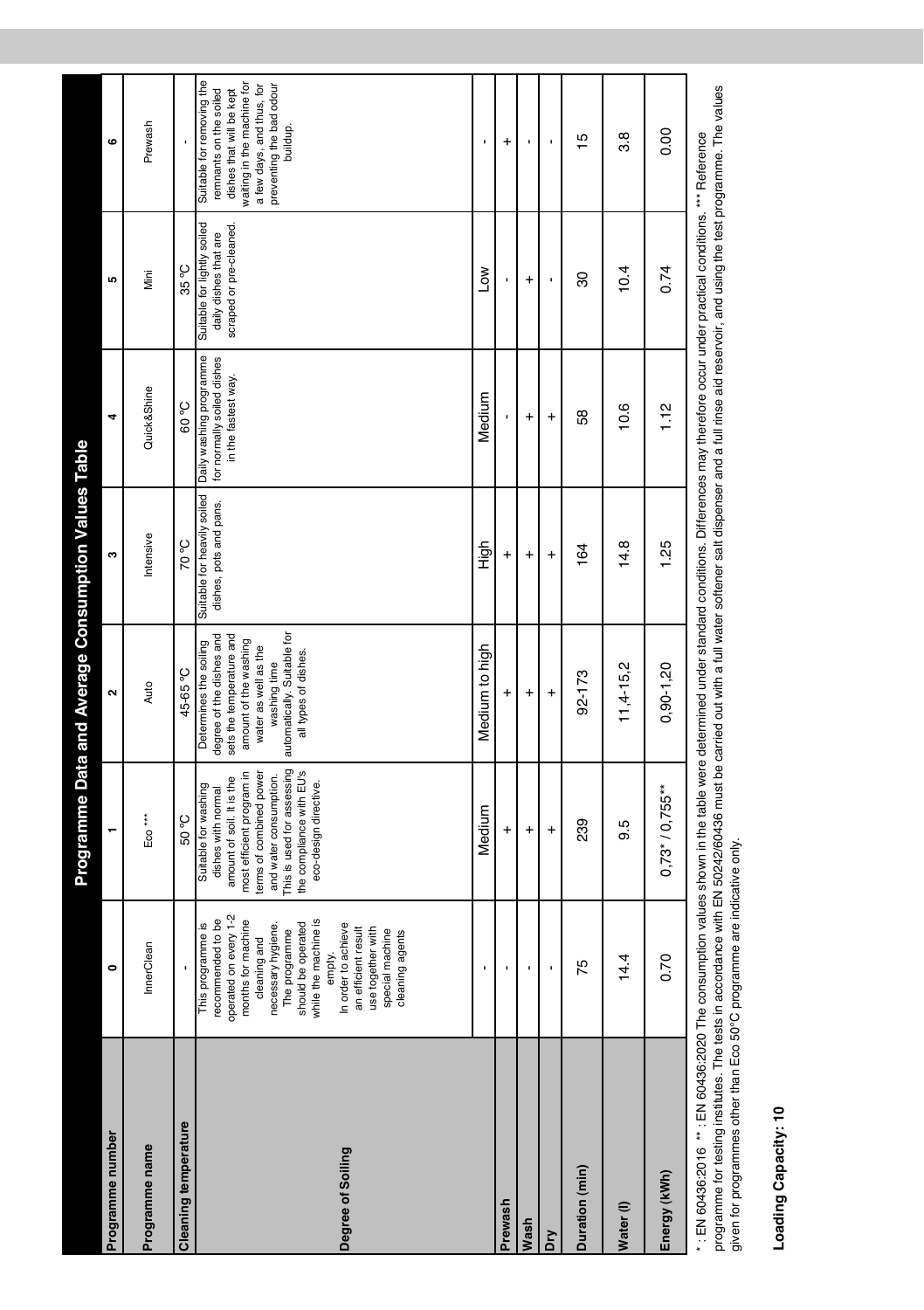### **Adjusting the water softening system Quick Guide**

Washing, rinsing and drying performance of your dishwasher will improve when the water softening system is adjusted correctly.

To adjust the system, first learn the water hardness in your region and adjust as indicated below.

- **•** Unpack the test strip.
- **•** Open the tap and let the water flow for approx. 1 minute.
- **•** Dip in the test strip into the water for 1 second.
- **•** Take out the strip from the water and shake it.
- **•** Wait for 1 minute.
- **•** Make the necessary adjustment according to the test strip. Level 5

#### **After detecting the water hardness:**

1. After turning on the machine, press Delayed Start and P+/P keys simultaneously. After the countdown (3, 2, 1) is displayed keep the keys pressed for a while.

2. Press P+/P key to activate the  $\epsilon$  position.

3. Using Delayed Start key, adjust water hardness level according to the hardness of the supply water. See "Water hardness level adjustment table" for correct setting.

4. Press On / Off key to save the setting.

| Hardness<br>Level                                                                                                               | English Water<br>Hardness °dE | German Water<br>Hardness °dH | French* Water<br>Hardness °dF | Water Hardness Level Indicator                                                        |  |  |  |
|---------------------------------------------------------------------------------------------------------------------------------|-------------------------------|------------------------------|-------------------------------|---------------------------------------------------------------------------------------|--|--|--|
| Level 0<br>manana                                                                                                               | $0 - 5$                       | $0 - 4$                      | $0 - 8$                       | Press the Delayed Start key to switch the water hardness                              |  |  |  |
| Level 1<br>andromana an                                                                                                         | $6-9$                         | $5 - 7$                      | $9 - 13$                      | level to position 1. (r1)                                                             |  |  |  |
| Level 2<br>$\begin{array}{c} \begin{array}{c} \begin{array}{c} \text{def} \end{array} \end{array} \end{array}$                  | $10 - 15$                     | $8 - 12$                     | $14-22$                       | Press the Delayed Start key to switch the water hardness<br>level to position 2. (r2) |  |  |  |
| Level 3<br><b>CONTRACTOR</b>                                                                                                    | $16 - 19$                     | $13 - 15$                    | $23-27$                       | Press the Delayed Start key to switch the water hardness<br>level to position 3. (r3) |  |  |  |
| Level 4<br><u>the company of the company of the company of the company of the company of the company of the company of the </u> | $20 - 24$                     | $16-19$                      | 28-34                         | Press the Delayed Start key to switch the water hardness<br>level to position 4. (r4) |  |  |  |
| Level 5<br><u>a matan</u>                                                                                                       | $25 - 62$                     | $20 - 50$                    | $35-90$                       | Press the Delayed Start key to switch the water hardness<br>level to position 5. (r5) |  |  |  |

#### **Water hardness level adjustment table**



Level 0 Level 1

Level 2

Level 3

Level 4